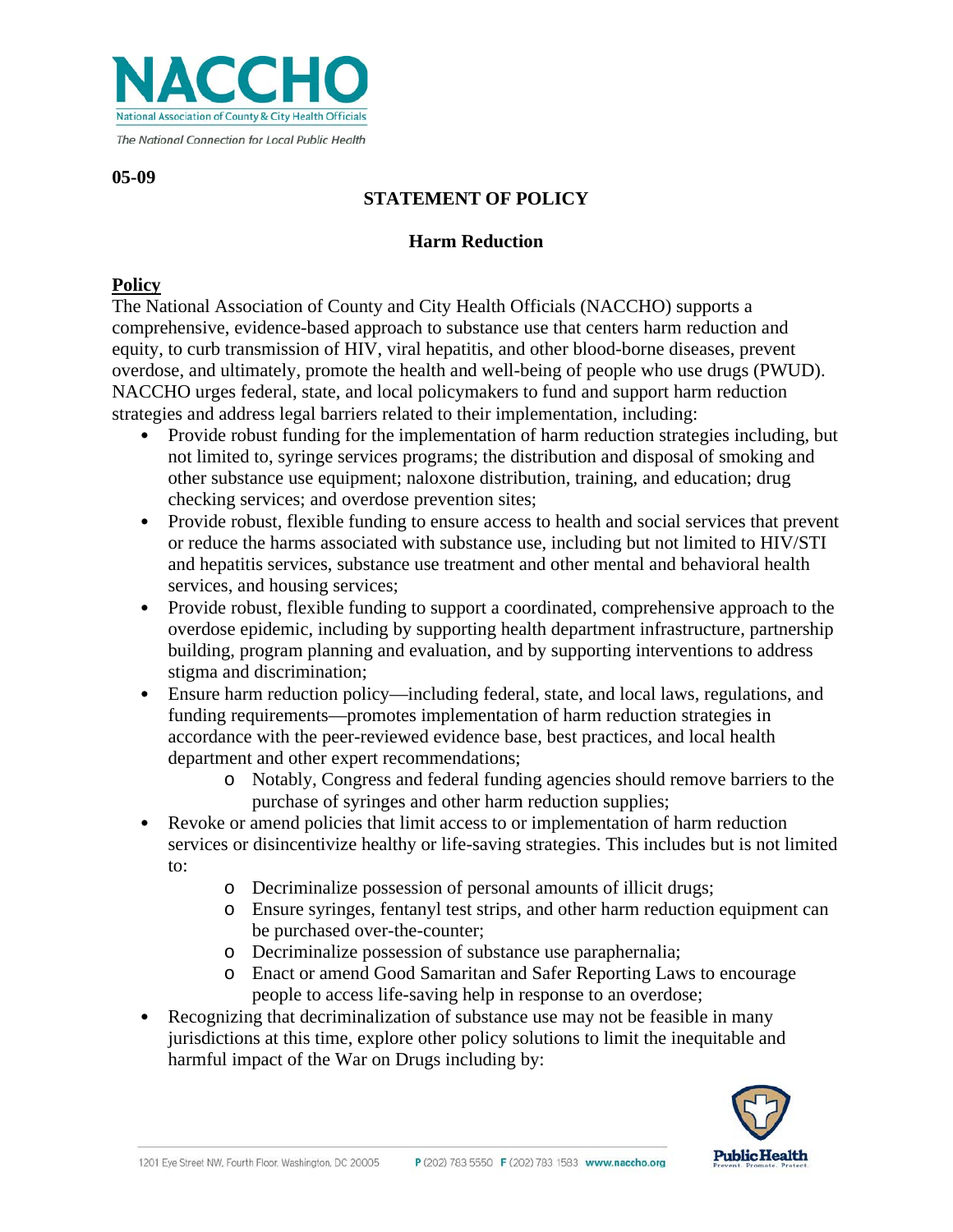- o Identifying opportunities to implement deflection and diversion programs within the criminal justice system in accordance with evidence-based practices;
- o Revoking or advocating against drug induced homicide laws;
- o Where decriminalization of substance use possession or paraphernalia possession is not feasible, identifying opportunities to reduce associated criminal penalties (e.g., from a felony to a misdemeanor).

Local health departments are at the forefront of the overdose epidemic and are local leaders in HIV and viral hepatitis prevention and care. Their strong community partnerships and public health expertise position them to normalize a harm reduction approach by implementing or supporting harm reduction interventions. NACCHO encourages local health departments to:

- Ensure the implementation and accessibility of harm reduction services and strategies (i.e., those listed in the previous section);
- Ensure harm reduction strategies are implemented in accordance with best practices:
	- o Notably, this includes distributing syringes based on clients' needs, not on a 1:1 model in which clients are required to return syringes to receive sterile ones; and maximizing access to sterile syringes in the community by supporting secondary exchange;
- Ensure the integration of healthcare, harm reduction, and social services to meet the comprehensive needs of PWUD (including but not limited to the services listed in the previous section);
- Educate stakeholders to:
	- o Promote implementation of harm reduction strategies;
	- o Promote access to harm reduction, health, and social services for PWUD;
	- o Address stigma and discrimination and harmful myths and misconceptions about substance use and PWUD;
	- o Support evidence-based policymaking, including the policies listed above;
- Coordinate a comprehensive, cross-sector, evidence-based approach to the overdose epidemic, including by:
	- o Building partnerships and convening local stakeholders;
	- o Leading or participating in meaningful program planning and evaluation for harm reduction;
- Engage and promote the leadership and employment of people with lived experience to enhance programming and advance equity.

## **Justification**

Syringe service programs (SSPs) and other harm reduction strategies have played a critical role in the prevention of HIV and viral hepatitis and the reduction of other harms associated with substance use for more than 30 years.<sup>1,2</sup> As detailed by the Centers for Disease Control and Prevention (CDC) in *Summary of Information on The Safety and Effective of Syringe Services Programs*, SSPs are an effective, safe, and cost-saving strategy to prevent the spread of infectious diseases through injection drug use (IDU), including HIV and viral hepatitis (specifically hepatitis B (HBV) and C (HCV) viruses).<sup>3</sup> SSPs reduce HIV and HCV incidence by 50% and have been identified as critical components of public health efforts to end the HIV epidemic and eliminate viral hepatitis.4,5,6 Additionally, every dollar spent on syringe services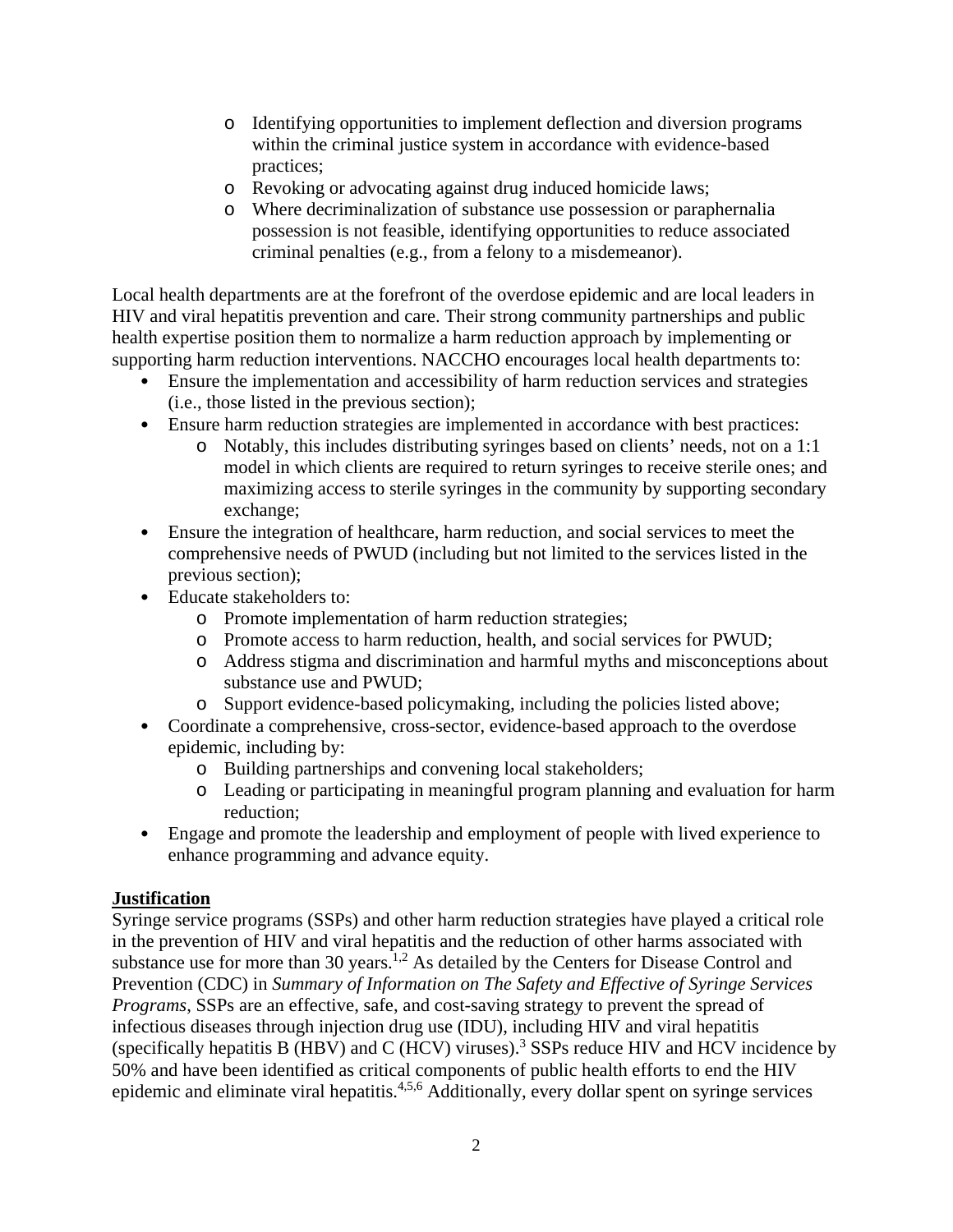saves \$6.38 to \$7.58 in HIV treatment costs alone.<sup>7</sup> The public sector accounts for a significant portion of these savings; for example, the annual return on investment for syringe services is \$243 million and \$62 million in Philadelphia, PA, and Baltimore, MD, respectively.<sup>8</sup> In addition to syringe exchange, SSPs often connect clients to other healthcare and harm reduction services and promote public safety through syringe disposal and overdose prevention services.

In 2020, 9.5 million Americans misused opioids, including 9.3 million who misused prescription pain medicines and 902,000 who used heroin.<sup>9</sup> In 2019, 1.6 percent of high school students reported ever engaging in IDU.<sup>10</sup> In the United States, ten percent of HIV diagnoses occur among people who inject drugs (PWID), and the majority of HCV cases are attributable to IDU.11,12 The opioid epidemic, and the associated increase in IDU, has catalyzed the spread of HIV and viral hepatitis. Between 2010 and 2016, HCV cases tripled in the United States, and CDC has identified 220 counties in the United States that are at risk for HIV or HCV outbreaks among PWID.<sup>13,14</sup> Since then, a number of jurisdictions have experienced HIV or HCV outbreaks among PWID, including at least 6 outbreaks of HIV among PWID that were identified between 2016 and 2019 alone. 15

The United States is also experiencing unprecedented levels of overdose deaths, the majority of which involve opioids.<sup>16</sup> Fortunately, SSPs and other harm reduction strategies can reduce substance use, connect people to treatment and prevent overdoses. PWID who regularly use an SSP are five times as likely to access substance use treatment and three times as likely to reduce or stop IDU than PWID who have never used an SSP.<sup>3</sup> SSPs often link clients to healthcare, substance use, and harm reduction services, including vaccination, testing, and treatment for HIV and viral hepatitis; Medications for Opioid Use Disorder (MOUD); and overdose prevention services.<sup>17</sup> MOUD, including the use of methadone, buprenorphine, or naltrexone, is safe and effective for the treatment of opioid use disorder and is associated with reduced risk for HIV, HCV, and overdose mortality.<sup> $4,18,19$ </sup> Naloxone is a medication that reverses overdoses, reducing opioid-related emergency room visits and overdose deaths. 20,21 Naloxone can be easily administered by people without medical training, including PWID themselves. naloxone distribution programs are also cost-effective. $22$ 

The emergence of fentanyl, an extremely powerful opioid, in the illicit drug supply is now a major driver of opioid overdoses in the United States.<sup>23</sup> A recent study revealed that nearly threefourths of PWID would modify their behavior if they knew that their drugs contained fentanyl.<sup>24</sup> Consequently, an emerging harm reduction strategy involves offering drug checking services and tools such as fentanyl test strips, which provide clients with additional information about their drugs to help protect themselves from overdose. LHDs play an important role in distributing naloxone and fentanyl test strips and providing training and education to ensure community members know how to use these lifesaving tools. Naloxone distribution and drug checking services are often integrated with syringe services; however, they can also be adapted to a variety of settings, such as pharmacies, healthcare facilities, or schools. In addition to drug checking, another behavior modification to reduce overdose is transitioning to smoking instead of injecting substances. Smoking instead of injecting may reduce the risk of overdose, as well as reduce vulnerability to HIV, HCV, abscesses, endocarditis, and other infections.<sup>25</sup>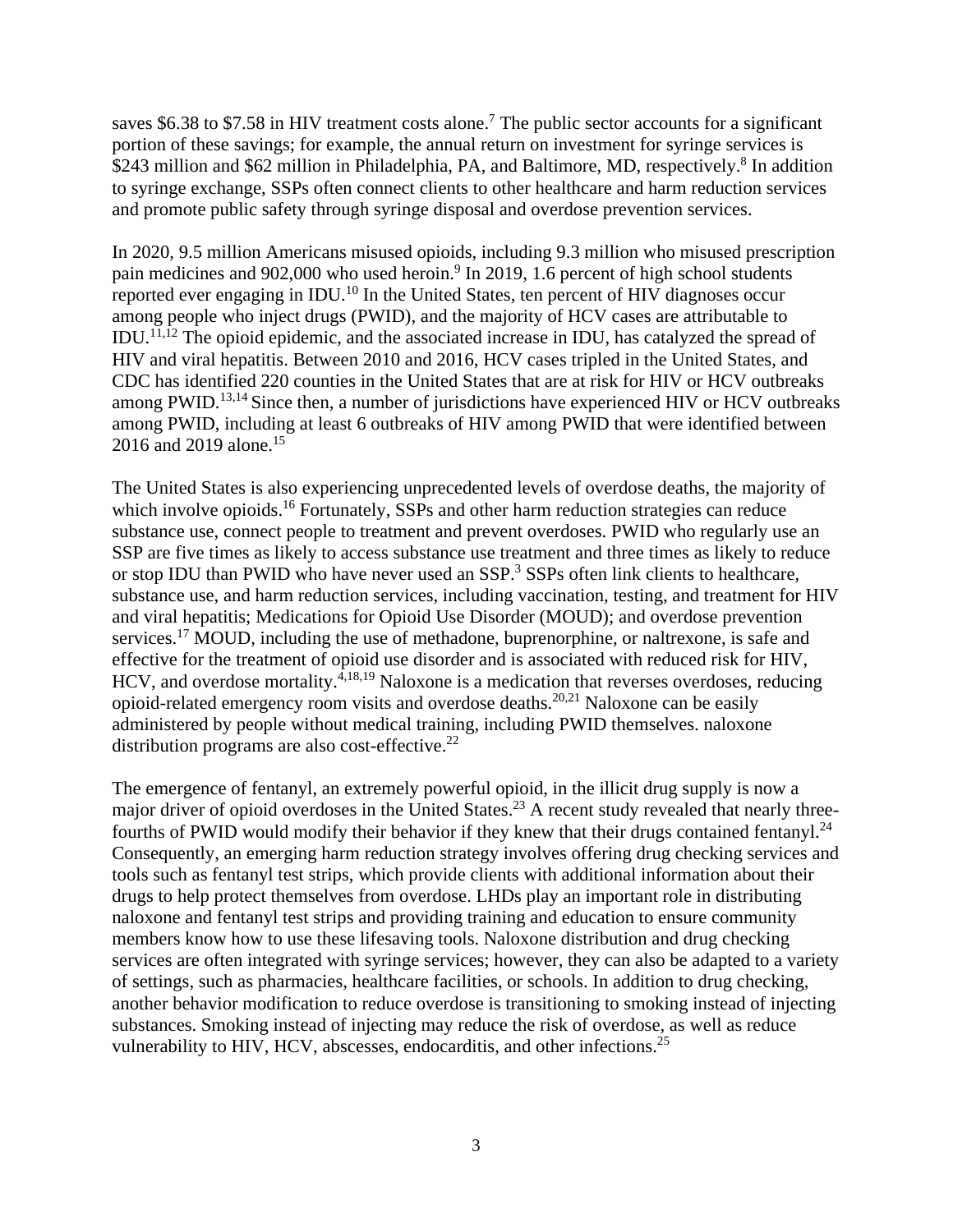Overdose prevention sites (OPSs) are venues where people can bring and use their drugs in the presence of staff, volunteers, or peers who are trained to respond to overdoses. Though OPSs are distinct from SSPs, they usually provide syringe services and other sterile injection equipment and may offer healthcare services or referrals and education and counseling on safe consumption practices. There are nearly 100 OPSs in more than ten countries across the world, and a growing body of evidence indicates that OPSs are a cost-effective, and potentially even cost-saving, strategy to reduce HIV, HCV, and overdose deaths.<sup>26</sup> The legality of OPSs in the U.S. is currently being debated in the court system: In 2019, a federal judge ruled that a proposed OPS in Philadelphia does *not* violate federal laws, but the Department of Justice indicated their intent to "pursue further judicial review" and noted that similar efforts undertaken by other jurisdictions would "be met with immediate action by the Department."27

In addition to preventing the spread of HIV and viral hepatitis, reducing overdose deaths, and connecting clients to other healthcare, substance use, and harm reduction services, SSPs promote public safety by reducing substance use, crime, and needlestick injuries. Several studies have examined the relationship between SSPs and crime and have consistently found that SSPs do not increase crime.<sup>28,29</sup> SSPs also connect clients to MOUD, which has been associated with reduced crime..<sup>30,31,32</sup> Several studies have also evaluated the relationship between SSPs and syringe disposal. Cities or neighborhoods with SSPs have fewer improperly disposed syringes, protecting police officers, first responders, and the public from needlestick injury.<sup>33,34</sup>

According to the North America Syringe Exchange Network (NASEN), there are nearly 400 SSPs across the country, many of which are operated or supported by LHDs.<sup>35</sup> However, many Americans face challenges in accessing SSPs. In the United States, more than 80 percent of adolescents and young adults live more than ten miles away from an SSP—with a median distance of 37 miles—a trend that is exacerbated in the South and Midwest.<sup>36</sup> These regions also have high levels of opioid misuse and the South is disproportionately impacted by HIV, where half of new HIV infections in the U.S. occur.<sup>37,38</sup> At least half of PWID live outside of major urban areas, which is associated with reduced access to SSPs.<sup>39</sup> Furthermore, SSPs often have limited operating hours, reducing the accessibility of their services.<sup>40</sup> These trends are particularly concerning, as PWID who report difficulties in accessing sterile needles are more likely to report sharing syringes. $41$ 

Stigma and legal barriers also reduce access to SSPs. PWID report high levels of stigma and discrimination in healthcare, which leads to delayed healthcare use, seeking care elsewhere, and not disclosing substance use to healthcare providers.<sup>42</sup> Not only does this limit access to healthcare and linkage to substance use and harm reduction services, but internalized stigma also impacts utilization of SSPs.<sup>43,44</sup> However, PWID report high levels of trust in SSPs and their staff, which demonstrates the importance of SSPs as a source and connection to care for PWID.<sup>45</sup>

LHDs play an important role in the provision and assurance of harm reduction services in their communities. However, federal, state, or local policies can limit the ability of LHDs to provide or support syringe services in their communities. Several federal agencies, including those that typically fund public health efforts, ban or are subject to bans on the use of federal funding to purchase syringes. Notably, CDC funding can be used for all other SSP-related purposes if CDC determines the jurisdiction is at risk for an increase in HIV and HCV as a result of IDU. As of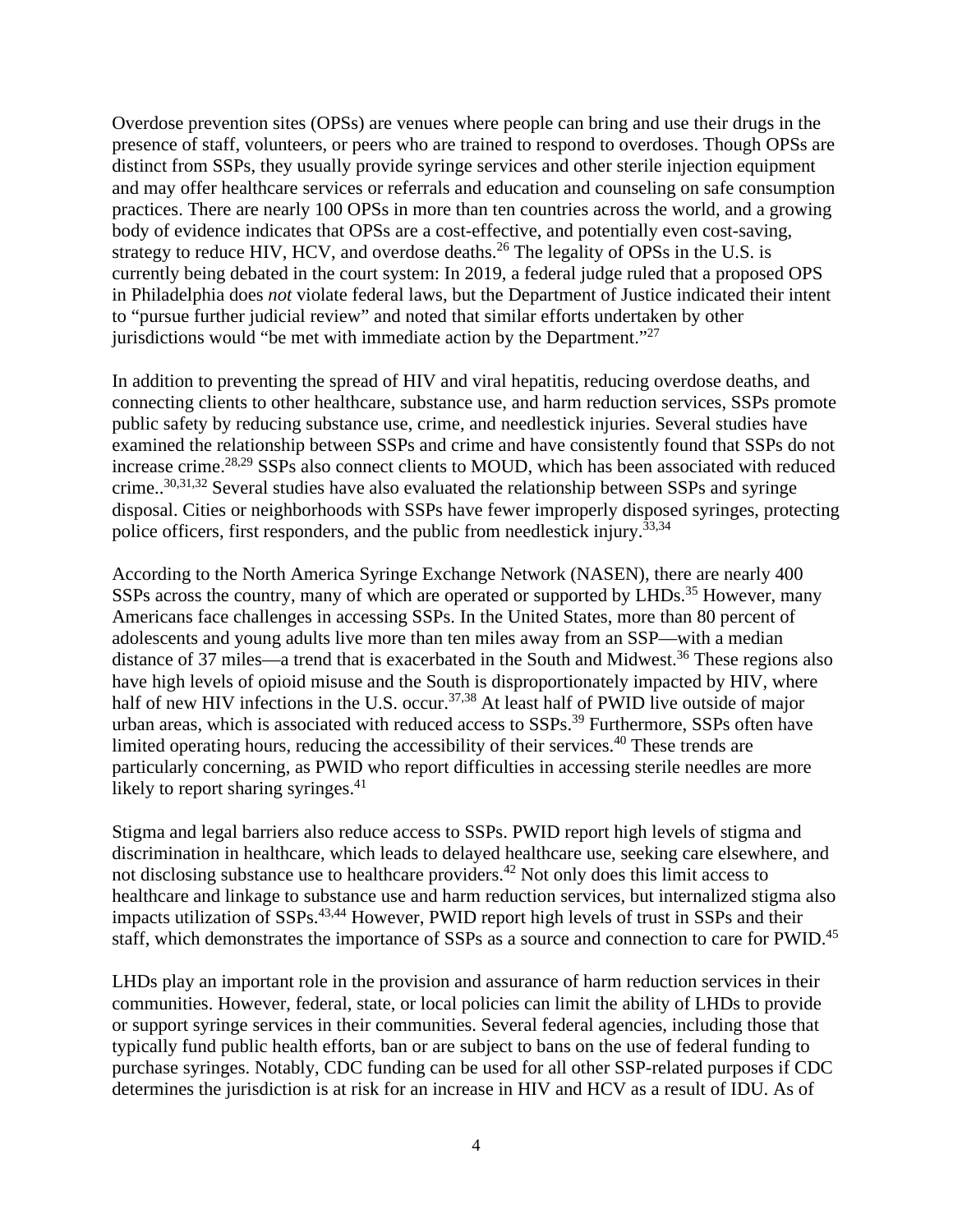December 2019, the majority of states have received this determination of need. Additionally, some states prohibit the use of state funding to support SSPs.<sup>46</sup>

These funding limitations and other policy barriers can make it challenging for LHDs to implement or support SSPs in accordance with best practices. Approximately one-fourth of SSPs operating in the U.S. follow a 1:1 model, in which clients are required to return a syringe before obtaining a new one.<sup>35</sup> However, this model is far less effective at meeting the needs of PWID compared to a needs-based distribution model.47 Furthermore, unlimited and/or needs-based distribution models enable secondary syringe exchange, in which clients can distribute sterile syringes to other people who use drugs, amplifying the reach of SSPs. Other best practices for SSPs include offering safe syringe disposal, naloxone training and distribution, and engaging and hiring people with lived experience to enhance service delivery.<sup>48</sup>

Thirty-two states criminalize syringe possession, as syringes are considered drug paraphernalia. This restriction may discourage utilization of SSPs and encourage improper syringe disposal. Ten states have enacted exemptions, for example for registered SSP clients, and only seven states completely exempt syringes from paraphernalia laws.<sup>49</sup> Not only is the criminalization of syringe possession detrimental to public health and harm reduction strategies, but the United States pays a high cost to incarcerate people for syringe possession.<sup>50</sup> Decriminalization is an evidence-based strategy that eliminates criminal penalties for personal use, as well as the possession of drugs and related equipment. It may also remove penalties for low level drug sales. This non-carceral strategy would free up resources previously used to incarcerate PWUD that could instead be used to prevent, treat and reduce harms associated with substance use. In addition, decriminalization would also eliminate both barriers to harm reduction services as well as stigma associated with substance use, leading more people to seek treatment.<sup>51</sup>

Research shows that contrary to popular beliefs, incarceration is ineffective in improving public safety and has minimal, if any, impact on reducing crime. Diversion is a term that refers to "exit ramps" which move people away from the criminal legal system and offer alternatives to arrest and prosecution. Diversion programs target the underlying problems that lead to criminalized behavior, improving long-term safety, reducing crime, and saving money. Diversion programs are not one size fits all, and exist at many levels such as pre-arrest, pre-charge and pretrial. Furthermore, they are evidence-based: in a 2018 study in Harris County, Texas, researchers saw positive outcomes for diversion programs in criminal courts, with a substantial decrease in convictions and improved employment outcomes ten years after participation.<sup>52</sup>

Naloxone access, as well as both Good Samaritan and Safer Reporting Laws, can also promote harm reduction. Naloxone access laws increase public access to naloxone, while Good Samaritan and Safer Reporting Laws encourage people to call 911 in response to overdoses by establishing protections or immunity against civil liability, arrest, or criminal charges. These laws may protect a person experiencing or witnessing an overdose from civil liability and/or arrest related to the possession of illicit substances or paraphernalia. The scope of Good Samaritan Laws vary state to state, with some only ensuring protection against civil liability. Many states have either expanded protections to include protection against arrest and criminal charges or have separate Safer Reporting Laws which specify the scope of protection from arrest or criminal persecution for the person who experiences the overdose and/or the person who calls 911 and renders aid. <sup>53</sup>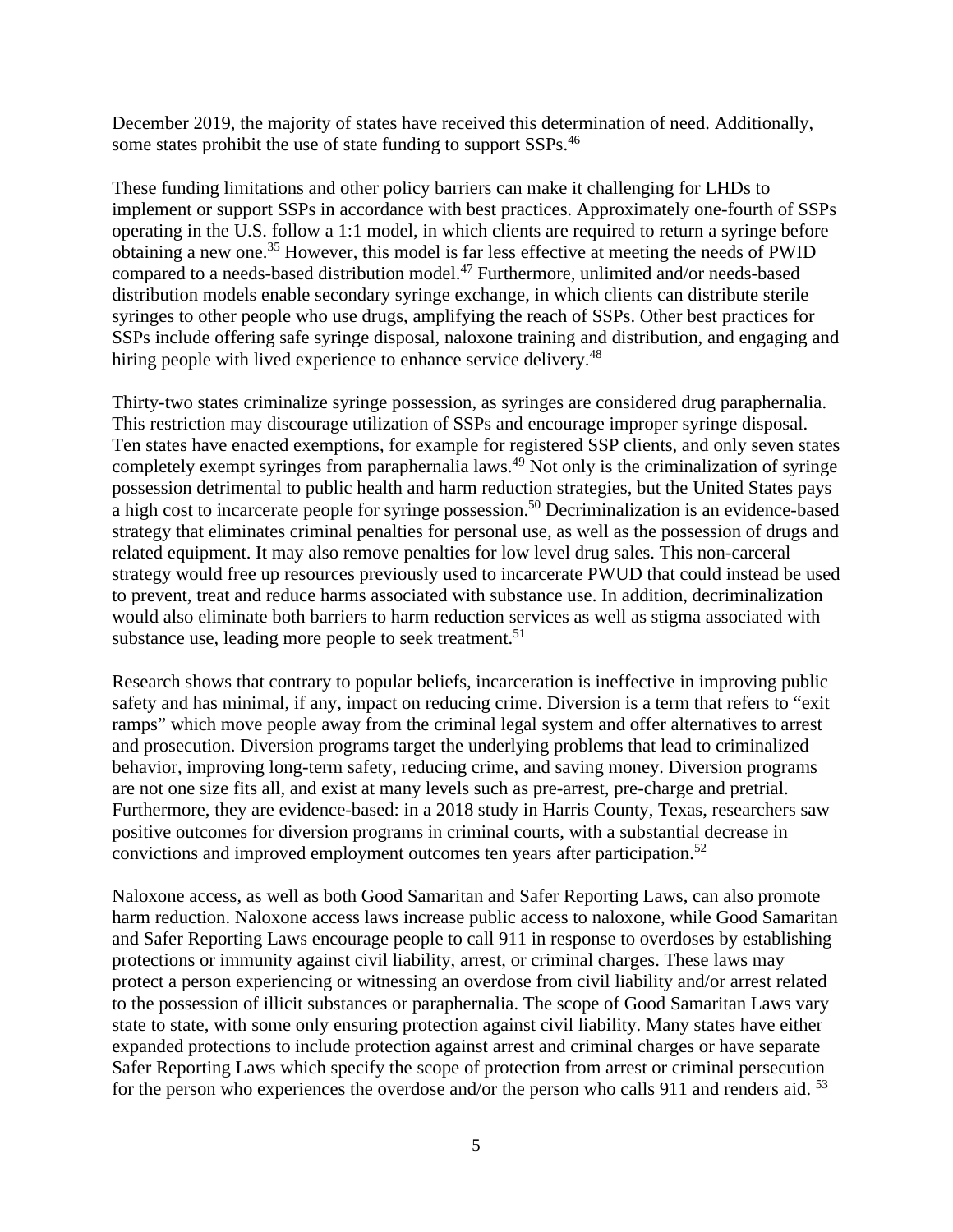States with naloxone access and Good Samaritan Laws have experienced 14% and 15% reductions in opioid overdose rates, respectively.<sup>54</sup> However, a lack of awareness of these laws has been documented among PWID, police officers, and first responders, demonstrating the importance of not just policy enactment but implementation and enforcement.<sup>55,56</sup>

SSPs and other harm reduction strategies are critical components of the response to the opioid epidemic, preventing the spread of HIV and viral hepatitis and reducing overdose mortality. Decades of research has demonstrated that SSPs are safe, effective, and cost-saving, and they often offer or connect people to healthcare, substance use, and other harm reduction services. However, inadequate funding, stigma, and legal barriers have left many Americans without access to SSPs and addressing these barriers and supporting or implementing SSPs in line with evidence-based practices should be central to local public health efforts to respond to the opioid epidemic.

#### **References**

- 1. Aspinall, E. J., Nambiar, D., Goldberg, D. J., Hickman, M., Weir, A., Van Velzen, E., ... & Hutchinson, S. J. (2013). Are needle and syringe programmes associated with a reduction in HIV transmission among people who inject drugs: a systematic review and meta-analysis. *International Journal of Epidemiology, 43*(1), 235-248.
- 2. Bernard, C. L., Owens, D. K., Goldhaber-Fiebert, J. D., & Brandeau, M. L. (2017). Estimation of the costeffectiveness of HIV prevention portfolios for people who inject drugs in the United States: A model-based analysis. *PLoS Med, 14*(5). doi:10.1371/journal.pmed.1002312
- 3. CDC. (2019, May 23). *Summary of Information on The Safety and Effectiveness of Syringe Services Programs (SSPs).* Retrieved December 3, 2019 from https://www.cdc.gov/ssp/syringe-services-programs-summary.html
- 4. Platt, L., Minozzi, S., Reed, J., Vickerman, P., Hagan, H., French, C., ... & Maher, L. (2017). Needle syringe programmes and opioid substitution therapy for preventing hepatitis C transmission in people who inject drugs. *Cochrane Database of Systematic Reviews*, (9). doi: 10.1002/14651858.CD012021.pub2
- 5. Fraser, H., Zibbell, J., Hoerger, T., Hariri, S., Vellozzi, C., Martin, N. K., ... & Vickerman, P. (2018). Scaling‐ up HCV prevention and treatment interventions in rural United States—model projections for tackling an increasing epidemic. *Addiction, 113*(1), 173-182.
- 6. HIV.gov. (2019, September 3). *What is 'Ending the HIV Epidemic: A Plan for America'?* Retrieved December 3, 2019 fro[m https://www.hiv.gov/federal-response/ending-the-hiv-epidemic/overview](https://www.hiv.gov/federal-response/ending-the-hiv-epidemic/overview)
- 7. Nguyen, T. Q., Weir, B. W., Des Jarlais, D. C., Pinkerton, S. D., & Holtgrave, D. R. (2014). Syringe exchange in the United States: a national level economic evaluation of hypothetical increases in investment. *AIDS and Behavior, 18*(11), 2144-2155.
- 8. Ruiz, M. S., O'Rourke, A., Allen, S. T., Holtgrave, D. R., Metzger, D., Benitez, J., ... & Wen, L. S. (2019). Using interrupted time series analysis to measure the impact of legalized syringe exchange on HIV diagnoses in Baltimore and Philadelphia. *Journal of Acquired Immune Deficiency Syndromes (1999), 82*(2), S148.
- 9. Substance Abuse and Mental Health Services Administration. (2021). *Key Substance Use and Mental Health Indicators in the United States: Results from the 2020 National Survey on Drug Use and Health.* (HHS Publication No. PEP21-07-01-003, NSDUH Series H-56). Rockville, MD: Center for Behavioral Health Statistics and Quality, Substance Abuse and Mental Health Services Administration. Retrieved from: https://samhsa.gov/data
- 10. CDC (2020, August). Trends in the Prevalence of Marijuana, Cocaine, and Other Illegal Drug Use National YRBS: 1991 – 2019 [Fact Sheet]. Retrived April 26, 2022 from: cdc.gov/healthyyouth/data/yrbss/factsheets/2019\_us\_drug\_trend\_yrbs.htm
- 11. CDC. (2019, August). *Injection Drug Use and HIV Risk* [Fact Sheet]. Retrieved December 3, 2019 from https://www.cdc.gov/hiv/pdf/risk/cdc-hiv-idu-fact-sheet.pdf
- 12. CDC. (2019, May 23). *Syringe Services Programs (SSPs) Fact Sheet*. Retrieved December 3, 2019 from <https://www.cdc.gov/ssp/syringe-services-programs-factsheet.html>
- 13. CDC. (2017, May 11). *New Hepatitis C Infections Nearly Tripled over Five Years* [Press Release]. Retrieved December 3, 2019 from https://www.cdc.gov/media/releases/2017/p-hepatitis-c-infections-tripled.html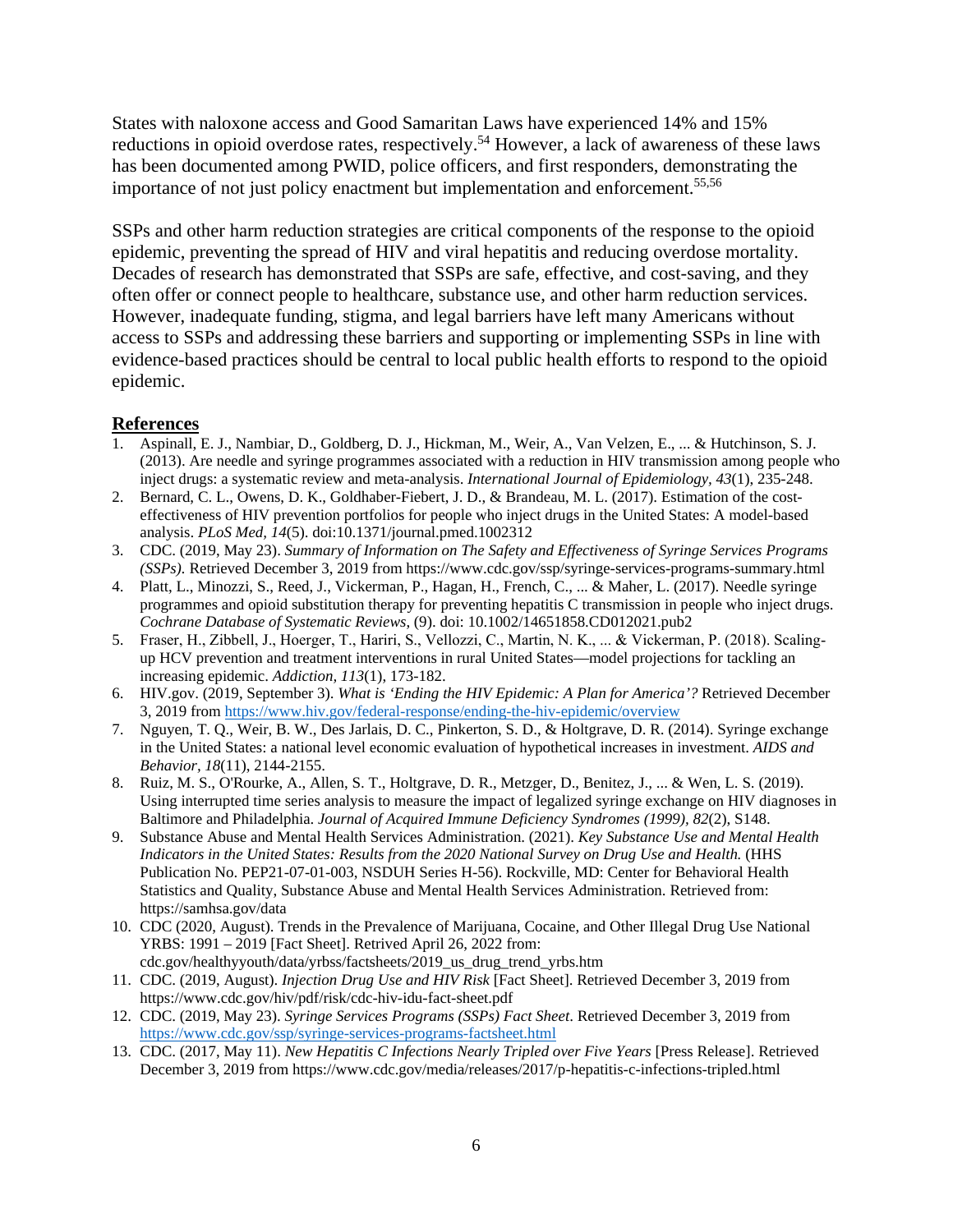- 14. Van Handel, M. M., Rose, C. E., Hallisey, E. J., Kolling, J. L., Zibbell, J. E., Lewis, B., ... & Iqbal, K. (2016). County-level vulnerability assessment for rapid dissemination of HIV or HCV infections among persons who inject drugs, United States. *Journal of Acquired Immune Deficiency Syndromes, 73*(3), 323-331.
- 15. Lyss, S. B., Buchacz, K., McClung, R. P., Asher, A., & Oster, A. M. (2020). Responding to Outbreaks of Human Immunodeficiency Virus Among Persons Who Inject Drugs-United States, 2016-2019: Perspectives on Recent Experience and Lessons Learned. *The Journal of infectious diseases, 222(Suppl 5), S239–S249. https://doi.org/10.1093/infdis/jiaa112*
- 16. Jones, C. M., Einstein, E. B., & Compton, W. M. (2018). Changes in synthetic opioid involvement in drug overdose deaths in the United States, 2010-2016. *JAMA, 319*(17), 1819-1821.
- 17. CDC Vital Signs. (2016, December). *HIV and Injection Drug Use: Syringe Services Programs for HIV Prevention* [Fact Sheet]. Retrieved December 3, 2019 from (https://www.cdc.gov/vitalsigns/pdf/2016-12 vitalsigns.pdf
- 18. Fernandes, R. M., Cary, M., Duarte, G., Jesus, G., Alarcao, J., Torre, C., … Carneiro, A. V. (2017). Effectiveness of needle and syringe programmes in people who inject drugs – An overview of systematic reviews. *BMC Public Health, 17*(1), 309. doi:10.1186/s12889-017-4210-2
- 19. Sordo, L., Barrio, G., Bravo, M. J., Indave, B. I., Degenhardt, L., Wiessing, L., ... & Pastor-Barriuso, R. (2017). Mortality risk during and after opioid substitution treatment: systematic review and meta-analysis of cohort studies. *BMJ, 357*, j1550.
- 20. Coffin, P. O., Behar, E., Rowe, C., Santos, G. M., Coffa, D., Bald, M., & Vittinghoff, E. (2016). Nonrandomized intervention study of naloxone coprescription for primary care patients receiving long-term opioid therapy for pain. *Annals of Internal Medicine, 165*(4), 245-252.
- 21. Walley, A. Y., Xuan, Z., Hackman, H. H., Quinn, E., Doe-Simkins, M., Sorensen-Alawad, A., ... & Ozonoff, A. (2013). Opioid overdose rates and implementation of overdose education and nasal naloxone distribution in Massachusetts: interrupted time series analysis. *BMJ, 346*, f174.
- 22. Uyei, J., Fiellin, D. A., Buchelli, M., Rodriguez-Santana, R., & Braithwaite, R. S. (2017). Effects of naloxone distribution alone or in combination with addiction treatment with or without pre-exposure prophylaxis for HIV prevention in people who inject drugs: a cost-effectiveness modelling study. *The Lancet Public Health, 2*(3), e133-e140.
- 23. O'Donnell, J. K., Halpin, J., Mattson, C. L., Goldberger, B. A., & Gladden, R. M. (2017). Deaths involving fentanyl, fentanyl analogs, and U-47700—10 states, July–December 2016. *MMWR. Morbidity and Mortality Weekly Report, 66*(43), 1197.
- 24. Sherman, S.G., Park, J.N., Glick, J., McKenzie, M., Morales, K., Christensen, T., Green, T.C. (2018) FORECAST Study Summary Report. Johns Hopkins Bloomberg School of Public Health. Retrieved December 3, 2019, fromhttps://americanhealth.jhu.edu/sites/default/files/inlinefiles/Fentanyl\_Executive\_Summary\_032018.pdf
- 25. Kral, A. H., Lambdin, B. H., Browne, E. N., Wenger, L. D., Bluthenthal, R. N., Zibbell, J. E., & Davidson, P. J. (2021). Transition from injecting opioids to smoking fentanyl in San Francisco, California. *Drug and alcohol dependence*, *227*, 109003. https://doi.org/10.1016/j.drugalcdep.2021.109003
- 26. Sherman, S. G., Hunter, K., & Rouhani, S. (2017). Safe drug consumption spaces: a strategy for Baltimore City. *Abell Report, 29*(7).
- 27. Department of Justice. (2019, October 2). *Statement from Deputy Attorney General Jeffrey A. Rosen on the United States v. Safehouse Ruling* [Press Release]. Retrieved December 3, 2019 from https://www.justice.gov/opa/pr/statement-deputy-attorney-general-jeffrey-rosen-united-states-v-safehouseruling
- 28. Galea, S., Ahern, J., Fuller, C., Freudenberg, N., & Vlahov, D. (2001). Needle exchange programs and experience of violence in an inner city neighborhood. *Journal of Acquired Immune Deficiency Syndromes*, (28), 282-288.
- 29. Marx, M. A., Crape, B., Brookmeyer, R. S., Junge, B., Latkin, C., Vlahov, D., & Strathdee, S. A. (2000). Trends in crime and the introduction of a needle exchange program. *American Journal of Public Health, 90*(12), 1933–1936.
- 30. Marsch, L. A. (1998). The efficacy of methadone maintenance interventions in reducing illicit opiate use, HIV risk behavior and criminality: a meta‐analysis. *Addiction, 93*(4), 515-532.
- 31. Vorma, H., Sokero, P., Aaltonen, M., Turtiainen, S., Hughes, L. A., & Savolainen, J. (2013). Participation in opioid substitution treatment reduces the rate of criminal convictions: Evidence from a community study. *Addictive Behaviors, 38*(7), 2313-2316.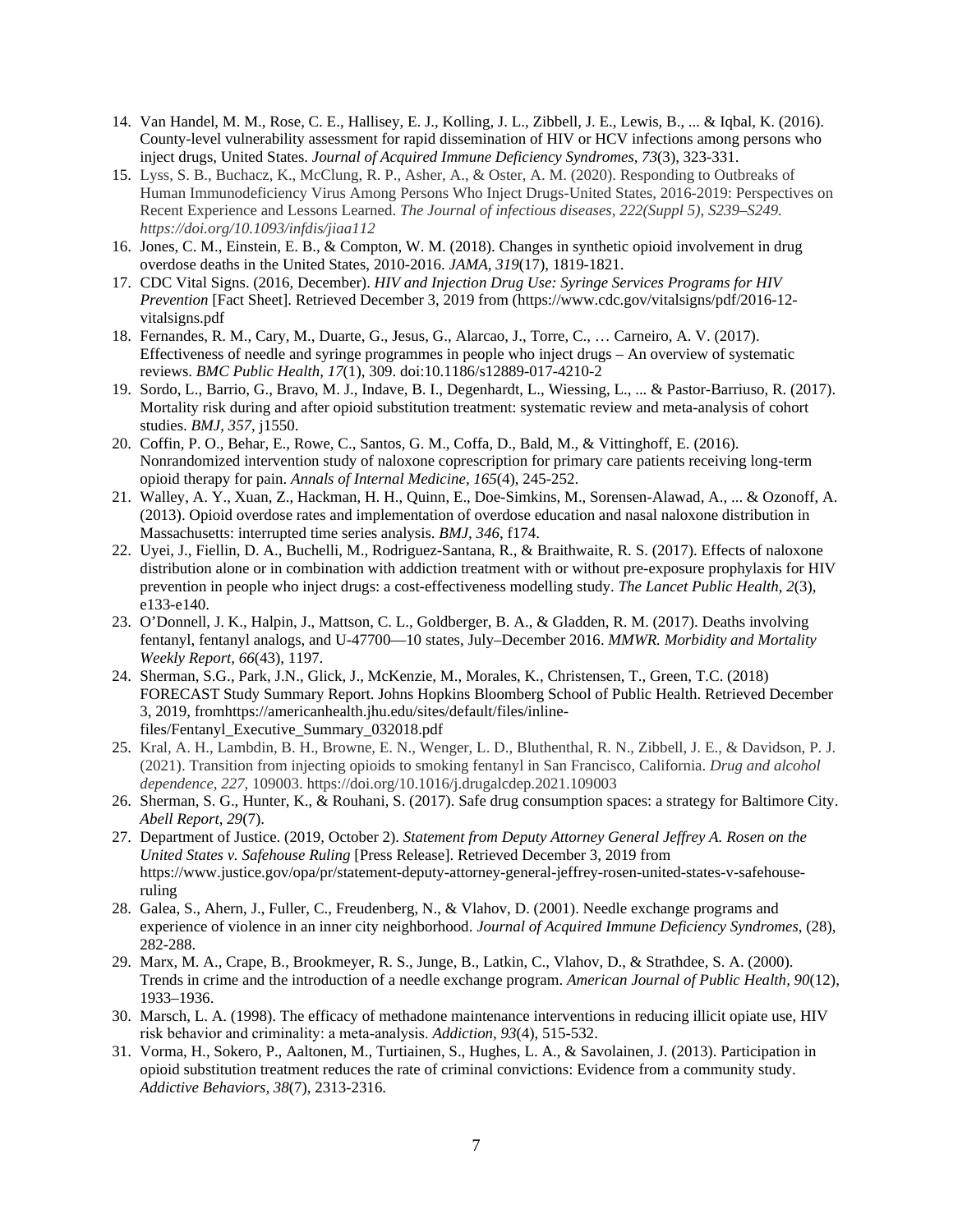- 32. Farrell-MacDonald, S., MacSwain, M. A., Cheverie, M., Tiesmaki, M., & Fischer, B. (2014). Impact of methadone maintenance treatment on women offenders' post-release recidivism*. European Addiction Research, 20*(4), 192-199.
- 33. Levine, H., Bartholomew, T. S., Rea-Wilson, V., Onugha, J., Arriola, D. J., Cardenas, G., ... & Tookes, H. (2019). Syringe disposal among people who inject drugs before and after the implementation of a syringe services program. *Drug and Alcohol Dependence*, *202*, 13-17.
- 34. Tookes, H. E., Kral, A. H., Wenger, L. D., Cardenas, G. A., Martinez, A. N., Sherman, R. L., ... & Metsch, L. R. (2012). A comparison of syringe disposal practices among injection drug users in a city with versus a city without needle and syringe programs. *Drug and Alcohol Dependence, 123*(1-3), 255-259.
- 35. North America Syringe Exchange Network. *SEP Locations.* Retrieved December 3, 2019 from <https://www.nasen.org/map/>
- 36. Canary, L., Hariri, S., Campbell, C., Young, R., Whitcomb, J., Kaufman, H., & Vellozzi, C. (2017). Geographic disparities in access to syringe services programs among young persons with hepatitis C virus infection in the United States. *Clinical Infectious Diseases, 65*(3), 514-517.
- 37. Substance Abuse and Mental Health Services Administration. (2019, August). *Results from the 2019 National Survey on Drug Use and Health: Detailed Tables, Prevalence Estimates, Standard Errors,* P *Values, and Sample Size*. Retrieved December 3, 2019, from https://www.samhsa.gov/data/report/2018-nsduh-detailedtables
- 38. HIV.gov. (2019, June 27). *Status of HIV in America*. Retrieved December 3, 2019 from <https://www.hiv.gov/federal-response/ending-the-hiv-epidemic/hiv-in-america>
- 39. Jarlais, D. C. D., Nugent, A., Solberg, A., Feelemyer, J., Mermin, J., & Holtzman, D. (2015). Syringe service programs for persons who inject drugs in urban, suburban, and rural areas—United States, 2013. *Morbidity and Mortality Weekly Report, 64*(48), 1337-1341.
- 40. Jones, C. M. (2019). Syringe services programs: An examination of legal, policy, and funding barriers in the midst of the evolving opioid crisis in the US. *International Journal of Drug Policy, 70*, 22-32.
- 41. Bozinoff, N., Wood, E., Dong, H., Richardson, L., Kerr, T., & DeBeck, K. (2017). Syringe sharing among a prospective cohort of street-involved youth: implications for needle distribution programs. *AIDS and Behavior, 21*(9), 2717-2725.
- 42. Biancarelli, D. L., Biello, K. B., Childs, E., Drainoni, M., Salhaney, P., Edeza, A., ... & Bazzi, A. R. (2019). Strategies used by people who inject drugs to avoid stigma in healthcare settings. *Drug and Alcohol Dependence, 198*, 80-86.
- 43. Rivera, A. V., DeCuir, J., Crawford, N. D., Amesty, S., & Lewis, C. F. (2014). Internalized stigma and sterile syringe use among people who inject drugs in New York City, 2010–2012. *Drug and Alcohol Dependence, 144*, 259-264.
- 44. von Hippel, C., Brener, L., & Horwitz, R. (2018). Implicit and explicit internalized stigma: Relationship with risky behaviors, psychosocial functioning and healthcare access among people who inject drugs. *Addictive Behaviors, 76*, 305-311.
- 45. Treloar, C., Rance, J., Yates, K., & Mao, L. (2016). Trust and people who inject drugs: The perspectives of clients and staff of Needle Syringe Programs. *International Journal of Drug Policy, 27*, 138-145.
- 46. Davis, C. (2019, November 21). Federal Restrictions on Funding for Syringe Services Programs [Blog post]. Retrieved from https://www.networkforphl.org/the\_network\_blog/2019/11/21/1197/federal\_restrictions\_on\_funding\_for\_syring

e\_services\_programs?blm\_aid=445753

- 47. Bluthenthal, R. N., Ridgeway, G., Schell, T., Anderson, R., Flynn, N. M., & Kral, A. H. (2007). Examination of the association between syringe exchange program (SEP) dispensation policy and SEP client‐level syringe coverage among injection drug users. *Addiction, 102*(4), 638-646.
- 48. Pegram, L., & Burk, K. (2019, September). *Syringe Services Programs Best Practices Project.* Conference session presented at the United States Conference on AIDS, Washington, DC.
- 49. LawAtlas. (2017, July 1). Syringe Possession Laws. Retrieved December 3, 2019, from <http://lawatlas.org/datasets/paraphernalia-laws>
- 50. Case, P., Meehan, T., & Jones, T. S. (1998). Arrests and incarceration of injection drug users for syringe possession in Massachusetts: implications for HIV prevention. *Journal of acquired immune deficiency syndromes and human retrovirology: Official publication of the International Retrovirology Association, 18*, S71-5.
- 51. *Drug Decriminalization*. (n.d.). Drug Policy Alliance. Retrieved May 2, 2022, from <https://drugpolicy.org/issues/drug-decriminalization>